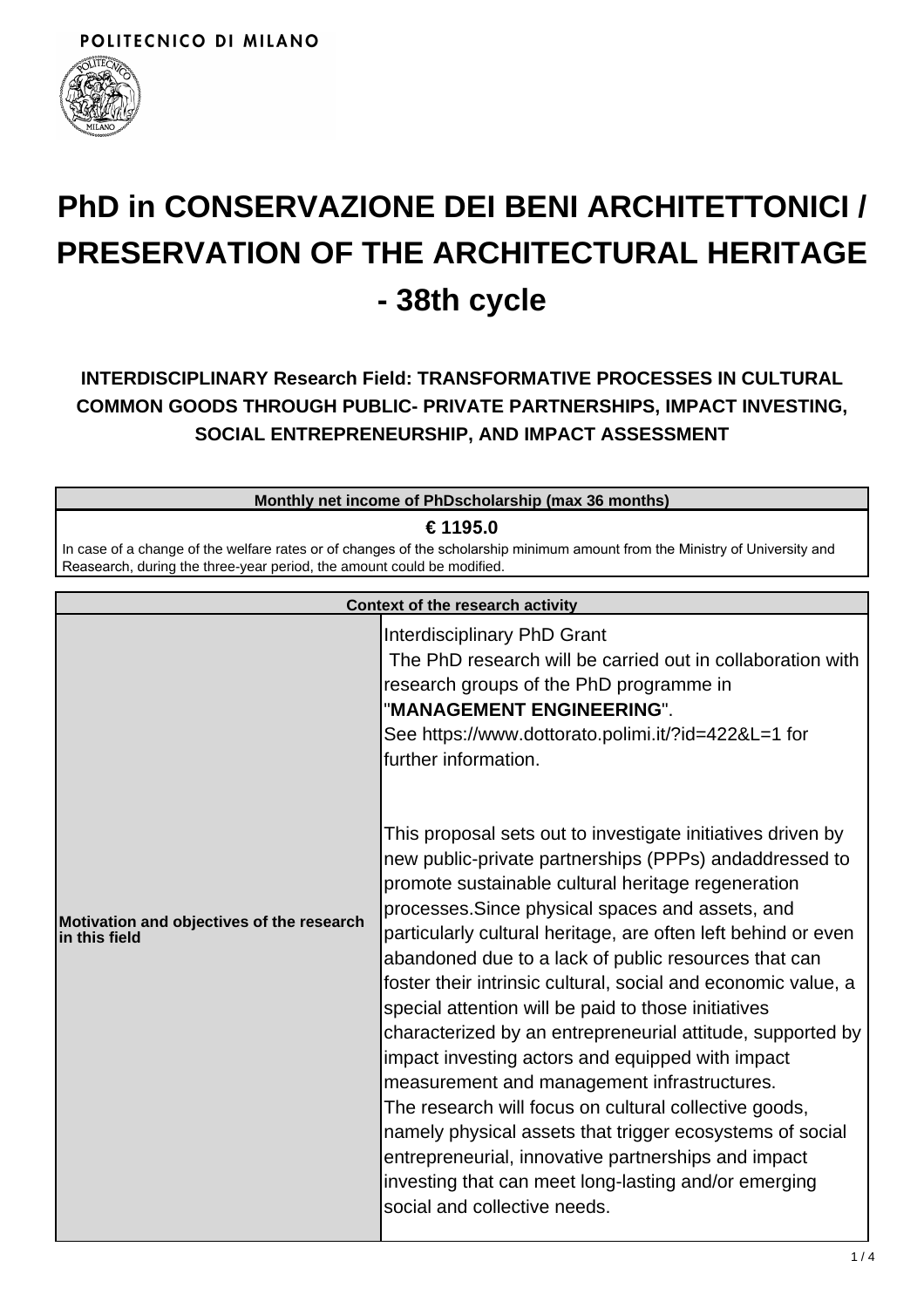## POLITECNICO DI MILANO



| Methods and techniques that will be<br>developed and used to carry out the<br>research | According to the objectives of investigating the challenges<br>faced by investors interested in cultural collective goods<br>and on financial instruments that are suitable to face trade<br>-offs between financial return and cultural and social<br>impact, the project will integrate qualitative and<br>quantitative approaches.<br>Different methodologies coherent with their objectives will<br>be applied.<br>The overall output of the research will be a framework that<br>will:<br>(a) support the development of multi-stakeholder<br>partnerships enhancing the value of CCG;<br>(b) provide guidelines on the role financial resources,<br>business models, PPPs and impacts evaluation<br>processes;<br>(c) enable the potential of left-behind cultural heritage to<br>generate positive effects on society;<br>(d) catalyze private resources, as complements to public<br>funding, towards CCG;<br>(e) provide instruments and solutions that not only support<br>the reinvention of CCG, but also enhance economic<br>growth and scale its social impact in the long term. |
|----------------------------------------------------------------------------------------|------------------------------------------------------------------------------------------------------------------------------------------------------------------------------------------------------------------------------------------------------------------------------------------------------------------------------------------------------------------------------------------------------------------------------------------------------------------------------------------------------------------------------------------------------------------------------------------------------------------------------------------------------------------------------------------------------------------------------------------------------------------------------------------------------------------------------------------------------------------------------------------------------------------------------------------------------------------------------------------------------------------------------------------------------------------------------------------------|
| <b>Educational objectives</b>                                                          | The educational objective is to provide the candidate with<br>a perspective on the purpose-driven economy.<br>Given the importance of preserving impact integrity, as<br>key factor to unleashing the impact economy¿s<br>transformative power, a special attention will be paid to<br>strengthen the awareness about the enabling role<br>technology and proximity can play.<br>Furthermore, the knowledge generated and the<br>framework developed will contribute to knowledge,<br>practice and policy-making in two ways: (a) by offering a<br>set of interdisciplinary instruments and guidance for<br>designing transformative CCG that are left-behind;<br>(b) by identifying best practices for managing CCG,<br>particularly in the delicate phase of post Covid-19<br>recovery.                                                                                                                                                                                                                                                                                                      |
| <b>Job opportunities</b>                                                               | Advisory activities for corporations, financial institutions<br>and policy makers.                                                                                                                                                                                                                                                                                                                                                                                                                                                                                                                                                                                                                                                                                                                                                                                                                                                                                                                                                                                                             |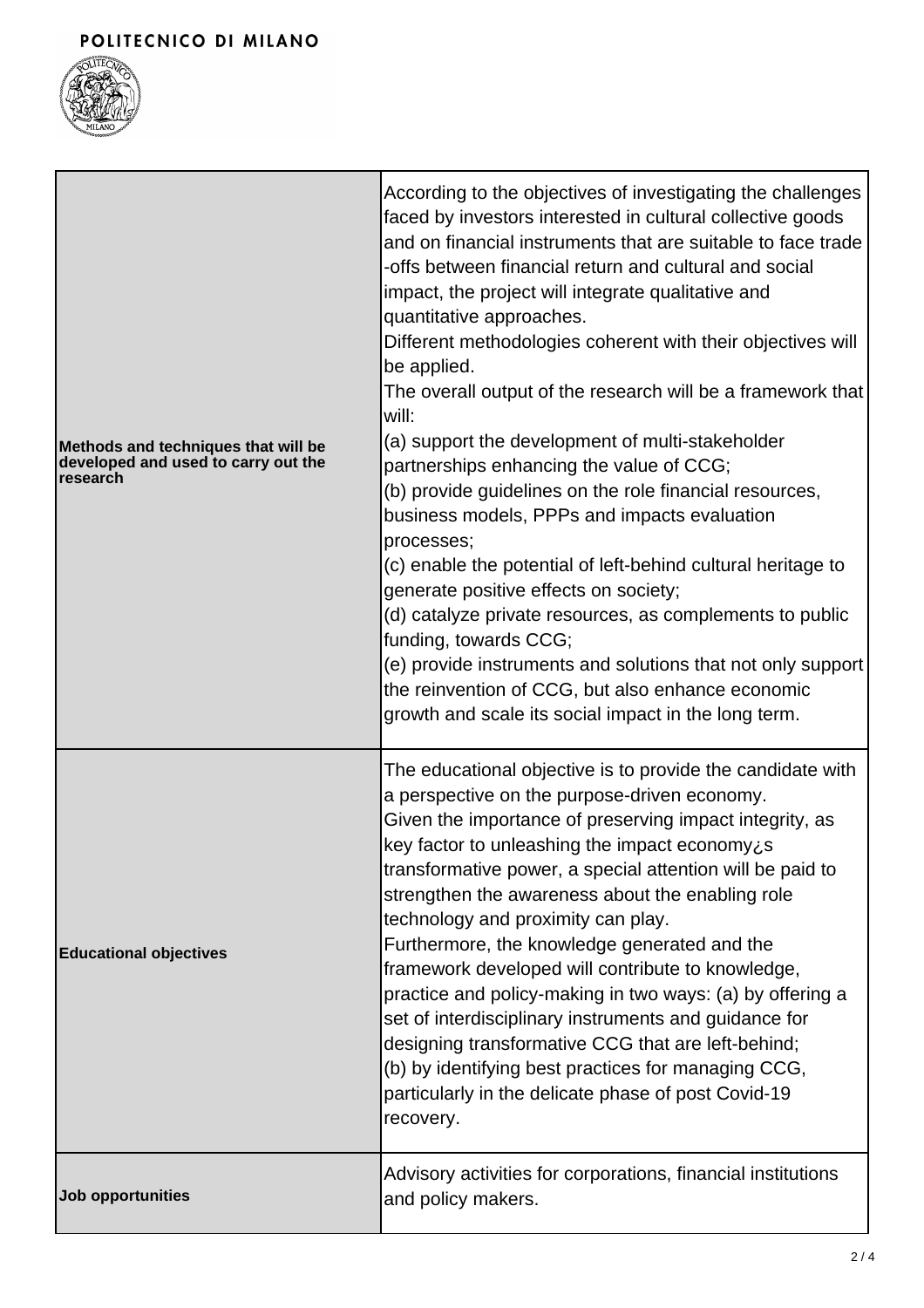#### POLITECNICO DI MILANO



| Composition of the research group | 11 Full Professors<br>13 Associated Professors<br>10 Assistant Professors<br>148 PhD Students |
|-----------------------------------|-----------------------------------------------------------------------------------------------|
| Name of the research directors    | Alessandra Oppio; Mario Calderini                                                             |

#### **Contacts**

#### **Contact of the phd coordinator:**

prof. Mariacristina Giambruno e-mail: mariacristina.giambruno@polimi.it;

tel. +39 02.2399.5645

#### **Research directors**

prof. Alessandra Oppio e-mail: alessandra.oppio@polimi.it prof. Mario Calderini e-mail: Mario.calderini@polimi.it

#### **Contact in the PhD Office at DAStU:**

dr. Marina Bonaventura E-mail: marina.bonaventura@polimi.it; tel. +39/02/2399.5165

#### Marilena Mastalli

e-mail: marilena.mastalli@polimi.it; tel. +39/02/2399.9395

| Additional support - Financial aid per PhD student per year (gross amount) |       |
|----------------------------------------------------------------------------|-------|
| <b>Housing - Foreign Students</b>                                          | --    |
| Housing - Out-of-town residents<br>(more than 80Km out of Milano)          | $- -$ |

| Scholarship Increase for a period abroad |          |  |
|------------------------------------------|----------|--|
| <b>Amount monthly</b>                    | 1597.50€ |  |
| By number of months                      | F        |  |

**Additional information: educational activity, teaching assistantship, computer availability, desk availability, any other information**

### **List of Universities, Companies, Agencies and/or National or International Institutions that are cooperating in the research:**

1.National Technical University of Athens (N.T.U.A.), Greece

2.Departamento de Historia del Arte, Universitat de València, Spain

3.Department of Architectural Composition, Universidad de Castilla-La Mancha

4.École Nationale supérieure d'architecture de Paris-La Villette (ENSAPLV), France